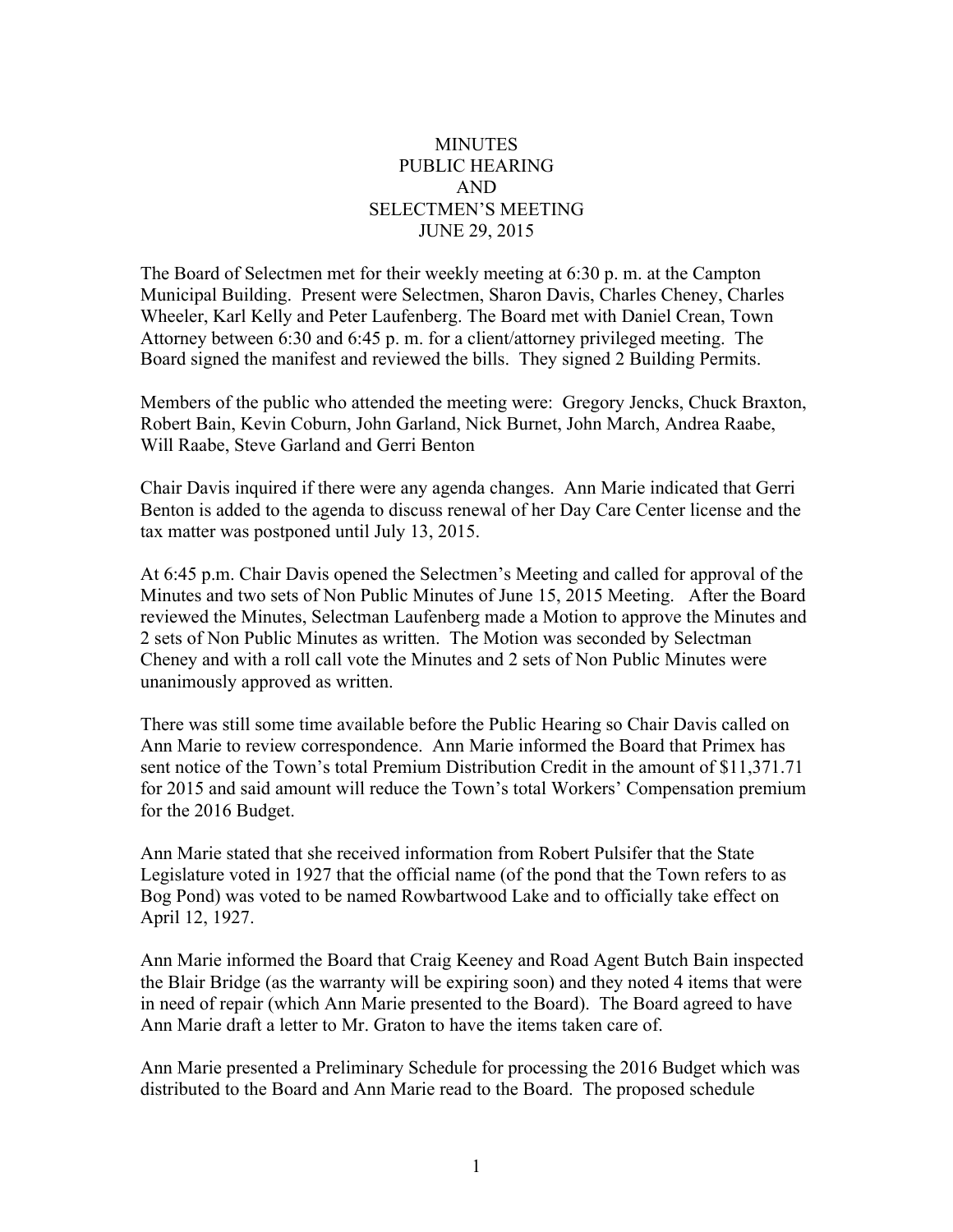commences September 14, 2015 with a proposed finalized 2016 Budget in December and holding the Public Budget Hearing the end of January. Selectman Laufenberg suggested that a second Budget Hearing be added to the proposed schedule.

The Selectmen's Meeting was then delayed to proceed with the Public Hearing with regards to Homan Road.

Chair Davis opened the Public Hearing at 7:00 p.m. regarding the status of the so-called "Homan Road" to determine if "Homan Road" has the status of a class VI road. Chair Davis called on John March and she presented the Board's questions to him as follows:

- 1. What is going to be gained if Homan Road was determined to be a Class VI Road?
- 2. What evidence is there that where you say the road is located is where it was originally laid out?

John March, Surveyor, presented a map this evening which was developed from his field work depicting the location of Homan Road. Mr. March did indicate some shifting of the road location over the years due to mineral elements, and he did present pictures of the represented road layout. Mr. March further explained that he searched the State of New Hampshire archives of roads listed that were discontinued. Mr. March stated that he found no discontinuance of Homan Road recorded. He then proceeded to go to the Campton Town Clerk's Office to search the list of roads that have been discontinued and search Town Meeting Minutes commencing with the year 1856 to determine what roads have been discontinued through the year 2008 and he found no evidence of Homan Road being discontinued.

Chair Davis called on a member of the public, Nick Burnet, who explained that he is part owner of landlocked property off Chandler Hill Road and he would like to sell the property. Mr. Burnet stated, the approval of Homan Road as represented, (and given a designation of Class VI road) would enable the sale of his property and this is his intent. Chair Davis then called on Chuck Braxton, real estate agent with Roche Realty Group. He explained that the property owned by Mr. Burnet was under agreement; however, without the status of Class VI road for Homan Road and with no access, no financing was able to be approved. Nick Burnet reiterated that without the Class VI designation, selling the property would not likely occur.

Chair Davis then called on John Garland who asked why you can't build off a Class VI road. Daniel Crean, Campton Town Attorney, explained that a Class VI designation is a private road. Attorney Crean did cite the RSA on a Class VI road designation and indicated there are specific Town road requirements that have to be met in order for the road to become designated as a Class V road. Such procedures require involvement and approval of the Planning Board and then voted upon at a Public Town Meeting. It was noted that part of Chandler Hill Road is designated as Class V and part of it is designated as Class VI.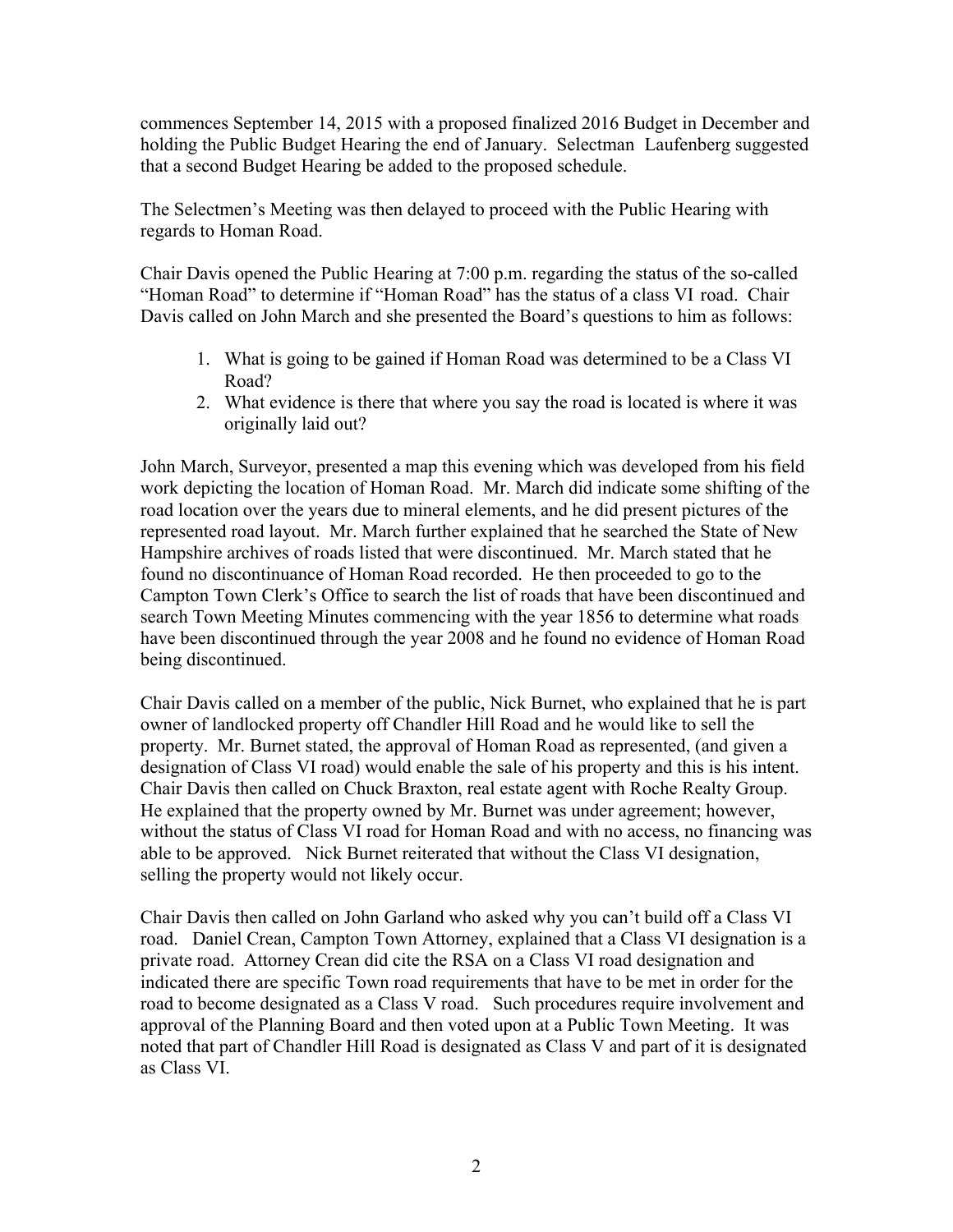Chair Davis inquired if anyone else would like to speak. There were no other inquiries. Chair Davis stated that the Board would take the matter under advisement. Chair Davis stated that if anyone wanted to submit further written comments that they want the Selectmen to consider, they should be submitted to the Selectmen's office within one week and that the board will make a decision at its July  $27<sup>th</sup>$  meeting

At 7:20 p.m. Chair Davis closed the Public Hearing and continued the delayed Selectmen's Meeting.

Chair Davis called on Nancy Bell who works for the Conservation Fund. Ms. Bell explained that the Conservation Fund purchased the Beebe River tract (a portion of which is located in Campton) as a part of a 30,000 acre acquisition (involving the White Mountains, Vermont and part of a coastal area) which gives a wide variety of environmental conditions for excellent conservation easement purposes. Ms. Bell explained that the acquisition will buy time that the Conservation Fund needs to craft a conservation outcome with federal, state and local partners and the Fund wanted to share this information by providing the packet of information which was distributed to the Board this evening. Ms. Bell also informed the Board that the Conservation Fund will continue to pay property taxes to the Town and it will remain a gated property. Chair Davis then inquired if the Board had any questions. Selectman Laufenberg inquired if the property was in the route of Northern Pass and Ms. Bell stated to her knowledge, it was not. There were no further questions so Chair Davis thanked Ms. Bell for coming.

Chair Davis then called on Greg Jencks who stated that Mr. and Mrs. Raabe were here this evening to discuss Town road maintenance up to their driveway located at 47 Chandler Road. Mr. Raabe explained that he sent a letter to the Board of Selectmen (which Ann Marie presented to the Board at a previous meeting) regarding his request. There was some discussion with Butch Bain, Road Agent, pertaining to maintenance and discrepancies in the facts as to who actually did previously maintain the area of road in question. Chair Davis stated that since the matter was not scheduled on the agenda this evening, she would like the matter placed on the agenda for July 13, 2015 and invited Mr. and Mrs. Raabe to attend.

Chair Davis then called on Kevin Coburn. Mr. Coburn explained that Eastern Corner Road, the road he lives on, is in rough shape. He explained that ledge pack was put on the paved section of road and with recent rains the ledge pack is washing down on his property. Butch Bain, Road Agent, explained that the road is on the schedule to be paved next year but he could do a short term fix by tearing up the pavement and packing the road with appropriate materials this year. Mr. Coburn also made reference to overgrown tree brush on the seasonal road portion of Eastern Corners Road beyond the bridge. He expressed that he pays over \$7,000.00 in taxes to the Town and would just like to have a "comfortable drive" to get to his residential property and his camp property. Chair Davis suggested that Butch Bain work on a plan to hopefully resolve the issue satisfactorily this year, rather than next, and that Butch Bain and Mr. Coburn be put on the agenda for July 13, 2015. Ann Marie will contact Mr. Coburn with the time.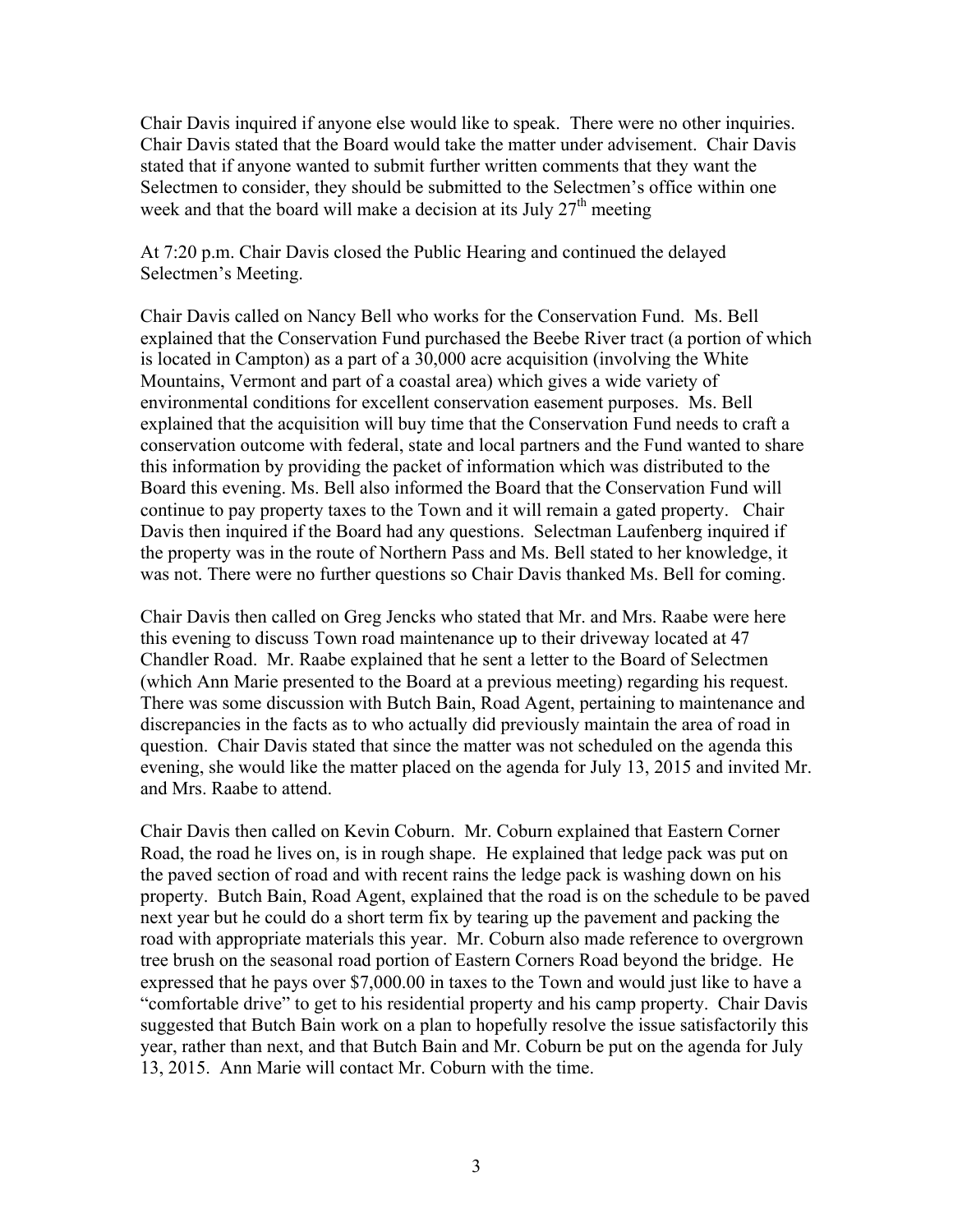Chair Davis called on Police Chief Warn regarding the Alarm Ordinance that has been in existence since 1996. Chief Warn explained in detail that the property owner in Town has accumulated a total of over \$410.00 in penalties for false alarms. He explained that the false alarm calls are investigated and there are penalties if the problems are not resolved by the property owner. The property owner in question has had numerous false alarm calls (accumulating fees for same) and there has been no attempt to communicate with the Police Department, nor pay the fees. Chief Warn indicated that he did not completely adhere to the policy as far as full fees charged. He explained that if he had enforced the policy, (with the full fee charge) the amount outstanding would be much higher. After discussion, the majority of the Board agreed that Chief Warn inform the property owner of what the actual cost of fees would have been, had he enforced the full penalty fee policy. The Board also agreed that Police Chief Warn would inform the property owner that the issues need to be fixed and communication will need to be developed with the Police Department. The Board majority agreed that if the \$410.00 was not paid, the property owner would have to report to the Board. Chief Warn suggested that the Board review the penalty section of the Alarm Ordinance for revision of the penalty fees.

Chair Davis then called on Ann Marie who distributed to the Board a Community Room Policy which she indicated Chief Warn had drafted for the Board to review. Chair Davis requested that this matter be placed on the agenda for July 13, 2015 (after they have had a chance to review the policy).

At 8:06 p.m. called on Gerri Benton regarding the renewal of her State license for her Day Care Center. Ms. Benton explained that her renewal license is pending (while she is still doing business) and she was here to seek support from the Board to write a support letter to the State on her behalf. After questions presented by the Board and lengthy discussion, Chair Davis recommended that the Board agree to have Ann Marie draft a support letter to the State for Ms. Benton. The Board concurred.

At 8:17 p.m. Chair Davis called on Butch Bain, Road Agent who requested a Non Public Session. Chair Davis called for a Motion to go into Non Public Session under RSA 91- A: 3ll(c) regarding a personnel matter. Selectman Wheeler made the Motion to go into Non Public Session. The Motion was seconded and with a roll call vote: Selectman Davis – aye, Selectman Wheeler – aye, Selectman Cheney – aye, Selectman Kelly – aye and Selectman Laufenberg – aye, the Board went into Non Public Session at 8:17 p.m. The Board came out of Non Public Session at 8:35 p.m.

Chair Davis called on Selectman Wheeler who made a Motion to seal the Non Public Minutes. The Motion was seconded by Selectman Laufenberg and with a roll call vote: Selectman Davis – aye, Selectman Wheeler – aye, Selectman Cheney – aye, Selectman Kelly – aye, and Selectman Laufenberg – aye, the Non Public Minutes were sealed.

Chair Davis then called for Other Business – Selectmen's Input.